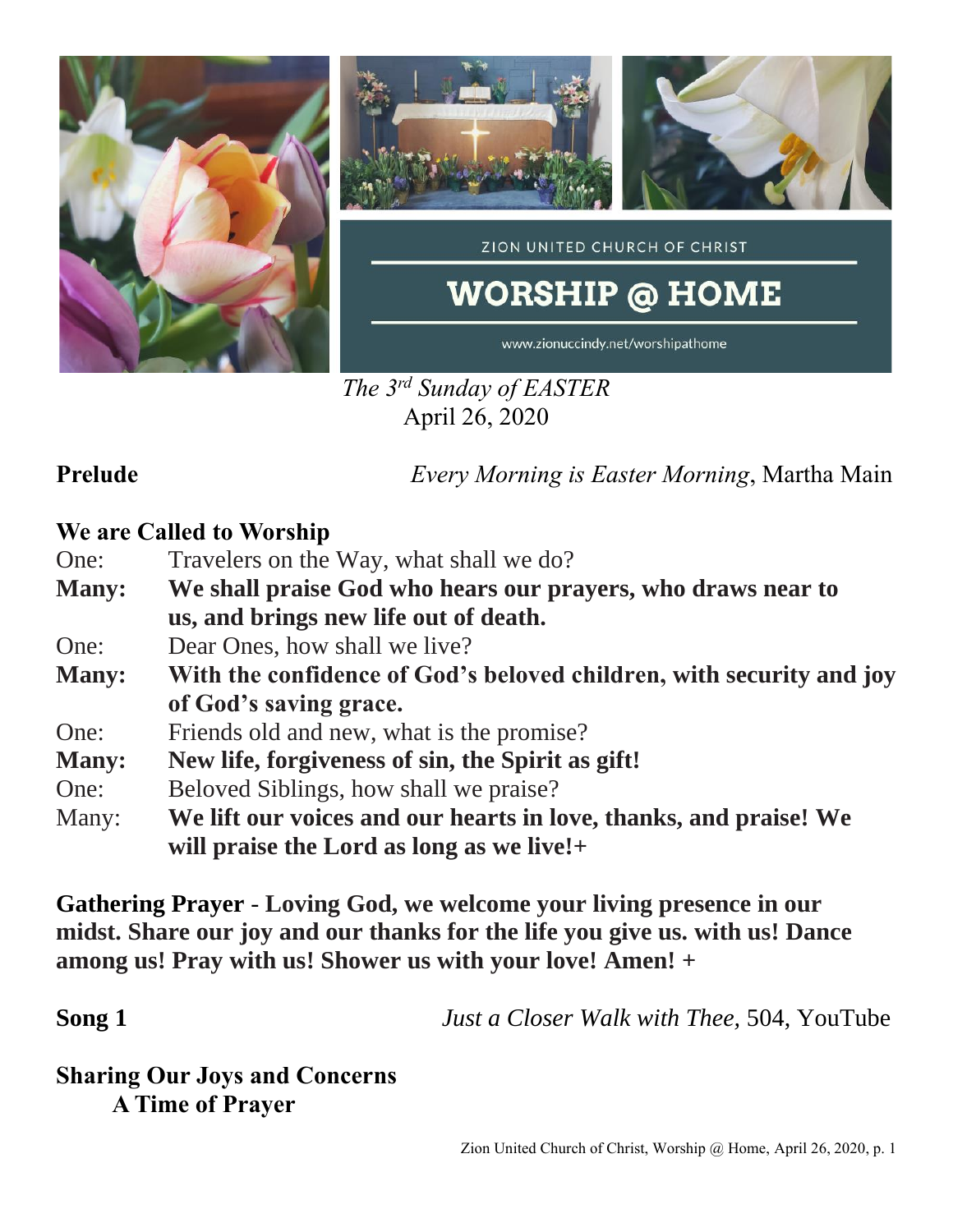*You are welcome to send prayer requests to Pastor Sarah. Spend a few moments connecting with God and lifting up your prayers.*

### **The Lord's Prayer** (unison)

Our Father, who art in heaven, hallowed be thy name, thy kingdom come, thy will be done, on earth as it is in heaven. Give us this day our daily bread. And forgive us our debts, as we forgive our debtors. And lead us not into temptation, but deliver us from evil. For thine is the kingdom, and the power, and the glory, forever. Amen.

**Special Music** *Sunshine and Joy Medley*, Martha Main

## **We Hear God's Word** Luke 24:13-35

13 Now on that same day two of them were going to a village called Emmaus, about seven miles from Jerusalem, <sup>14</sup>and talking with each other about all these things that had happened. <sup>15</sup>While they were talking and discussing, Jesus himself came near and went with them,  $16$  but their eyes were kept from recognizing him. <sup>17</sup>And he said to them, 'What are you discussing with each other while you walk along?' They stood still, looking sad. <sup>18</sup>Then one of them, whose name was Cleopas, answered him, 'Are you the only stranger in Jerusalem who does not know the things that have taken place there in these days?'  $^{19}$ He asked them, 'What things?' They replied, 'The things about Jesus of Nazareth, who was a prophet mighty in deed and word before God and all the people, <sup>20</sup>and how our chief priests and leaders handed him over to be condemned to death and crucified him. <sup>21</sup>But we had hoped that he was the one to redeem Israel. Yes, and besides all this, it is now the third day since these things took place. <sup>22</sup>Moreover, some women of our group astounded us. They were at the tomb early this morning,  $^{23}$  and when they did not find his body there, they came back and told us that they had indeed seen a vision of angels who said that he was alive.  $24$ Some of those who were with us went to the tomb and found it just as the women had said; but they did not see him.<sup> $25$ </sup>Then he said to them, 'Oh, how foolish you are, and how slow of heart to believe all that the prophets have declared! <sup>26</sup>Was it not necessary that the Messiah should suffer these things and then enter into his glory?' <sup>27</sup>Then beginning with Moses and all the prophets, he interpreted to them the things about himself in all the scriptures.

28 As they came near the village to which they were going, he walked ahead as if he were going on. <sup>29</sup>But they urged him strongly, saying, 'Stay with us, because it is almost evening and the day is now nearly over.' So he went in to stay with them. <sup>30</sup>When he was at the table with them, he took bread, blessed and broke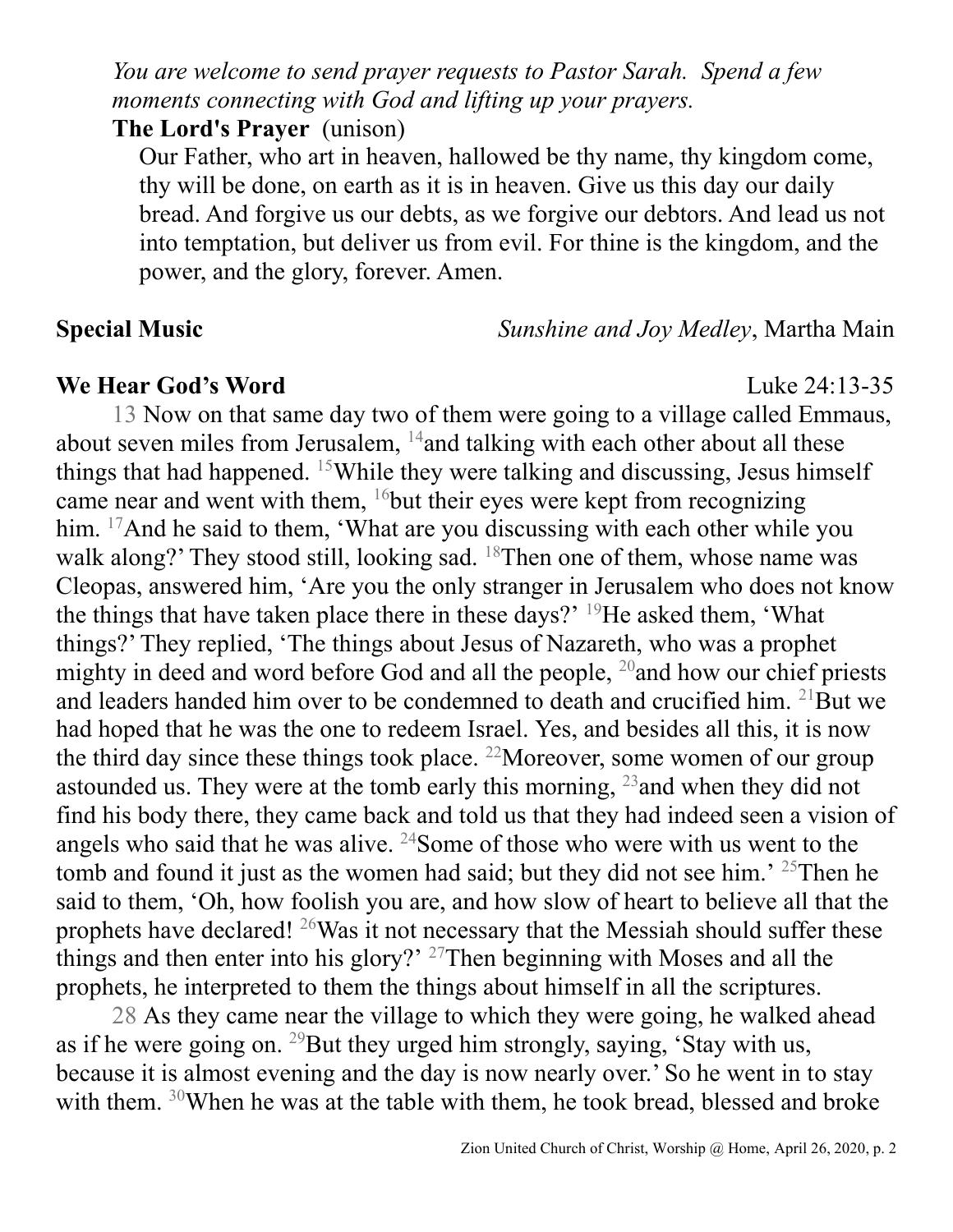it, and gave it to them. <sup>31</sup>Then their eyes were opened, and they recognized him; and he vanished from their sight. <sup>32</sup>They said to each other, 'Were not our hearts burning within us while he was talking to us on the road, while he was opening the scriptures to us?' <sup>33</sup>That same hour they got up and returned to Jerusalem; and they found the eleven and their companions gathered together. <sup>34</sup>They were saying, 'The Lord has risen indeed, and he has appeared to Simon!' <sup>35</sup>Then they told what had happened on the road, and how he had been made known to them in the breaking of the bread.

**Song 2** *Open My Eyes That I May See,* 480, YouTube

**Meditation** *Intentional Table Moments*



Try taking some time this week to be intentional about your meal time. Use it as an opportunity to recognize the presence of Christ around you. Lift up with thanksgiving all those who helped get your meal to your table—those who planted and grew your food, those who harvested your food, those who packaged and prepared it, those who stocked it on the shelves, maybe those who loaded it up in your Click List or Instacart order, those who chopped it and cooked it (yes, even if that was you, yourself, give thanks!), and those who are eating it. Savor the flavor and celebrate the nutrition it is providing to you. Remember those who don't have food on the table or don't even have a table and hold them in your hearts. Amazing things can happen around the table if only we open our hearts and eyes.

## **Spiritual Practice of the Week**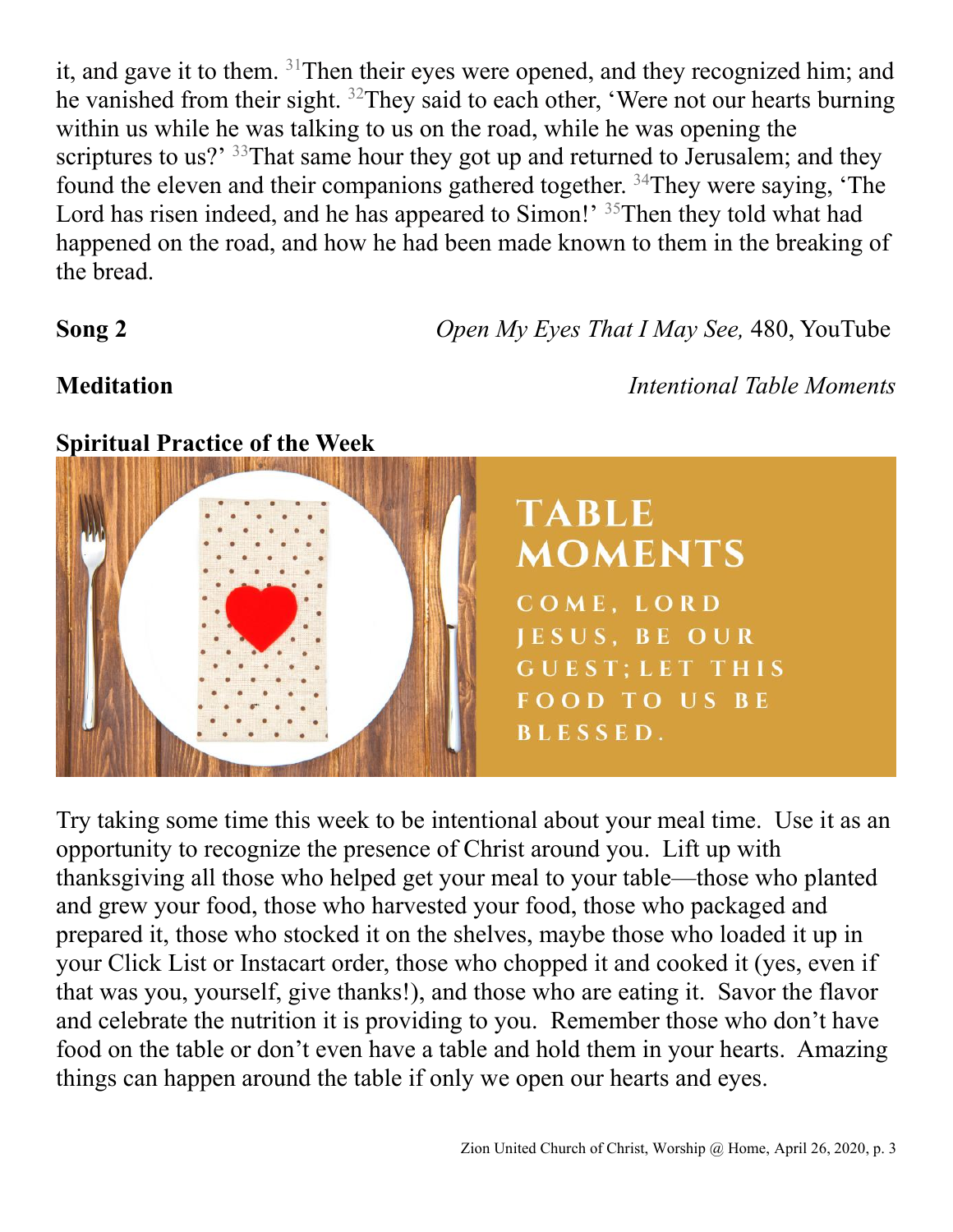# **We Respond to God's Word with Our Giving Offertory**

Friends, we may not be together in person today as we worship, but the ministry of our church goes on. During this time when we are apart, we are still in need financial support for our ministry.

You're invited to take out your checkbook in these moments. As you write out your offering, be prayerful with each letter and number. In times such as these, when money becomes tight and our economy in under strain, God invites us to be generous and give what we can. These are gifts we freely give, as we are able and as we are called.

We ask that you please mail in your offerings to our office.

Zion United Church of Christ 8916 E. Troy Ave. Indianapolis, IN 46239 You can now submit your offerings on our website through a secure PayPal donation button. Please know that PayPal receives at 2.2% processing fee and a \$0.30 transaction charge. You are able to set up reoccurring, monthly payments. Check it out on our website at www.zionuccindy.net/donate.

**\*The Doxology** (Please sing the version that is most meaningful to you)

*Version 1 Praise God from whom all blessings flow; Praise him all creatures here below; Praise him above, ye heavenly host: Praise Father, Son, and Holy Ghost. Amen.*

*Version 2 Praise God from whom all blessings flow; Praise God all creatures here below; Praise God for all that love has done; Creator, Christ, and Spirit One. Amen.* 

**\*We Give Thanks** (unison) – **Jesus, God has made you both Sovereign and Christ. Therefore we pray your blessing upon these gifts, upon us, and those whose lives will benefit from them. May your victory over**